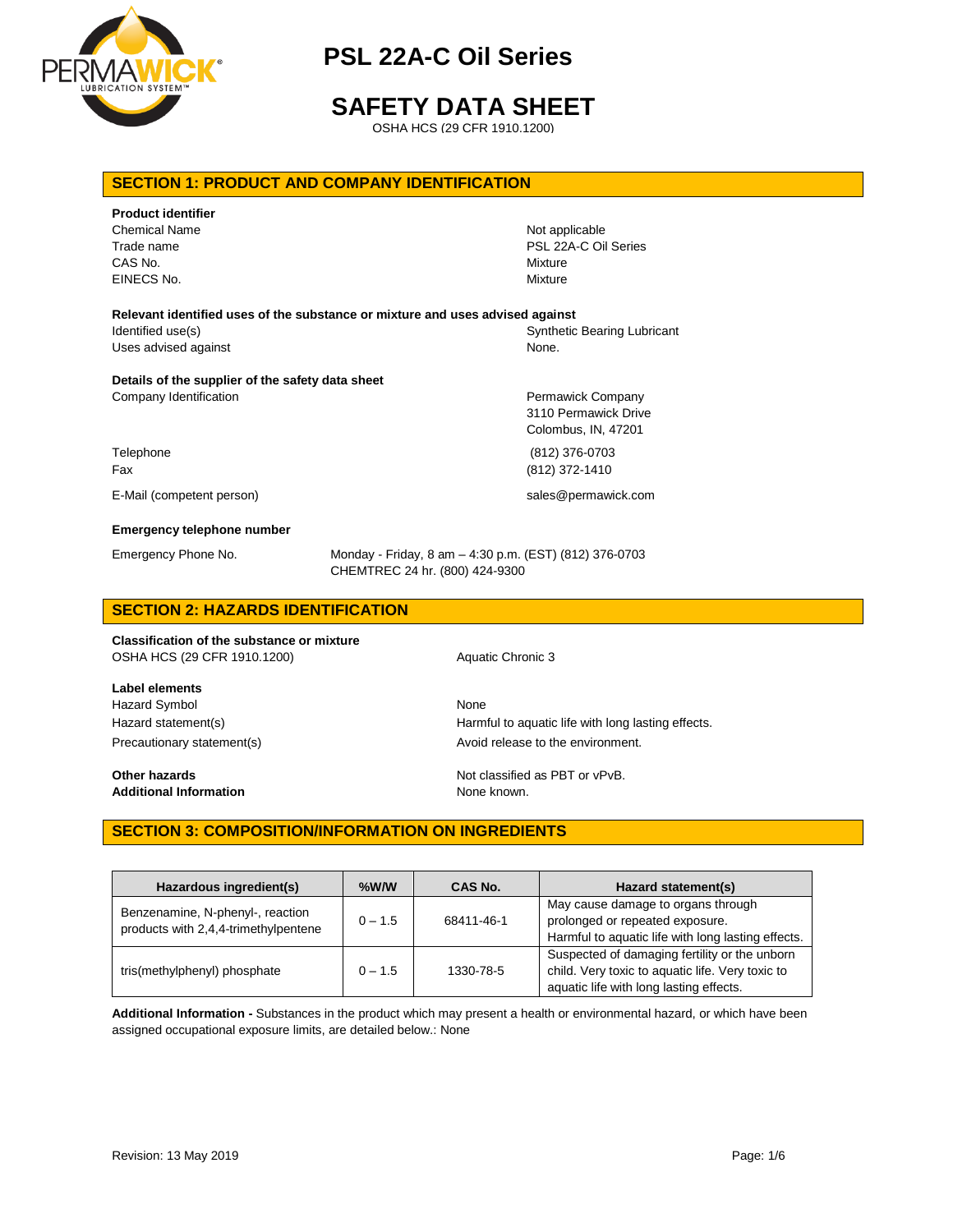

# **SECTION 4: FIRST AID MEASURES**



## **Description of first aid measures**

| Inhalation                                                                    | Unlikely to be required but if necessary treat<br>symptomatically.                         |
|-------------------------------------------------------------------------------|--------------------------------------------------------------------------------------------|
| <b>Skin Contact</b>                                                           | Wash affected skin with soap and water.                                                    |
| Eye Contact                                                                   | Eyes should be washed with plenty of water. If symptoms<br>occur obtain medical attention. |
| Ingestion                                                                     | Unlikely to be required but if necessary treat<br>symptomatically.                         |
| Most important symptoms and effects, both acute<br>and delayed                | None                                                                                       |
| Indication of the immediate medical attention and<br>special treatment needed | None                                                                                       |

# **SECTION 5: FIRE-FIGHTING MEASURES**

| <b>Extinguishing media</b>                            |                                                                                                             |
|-------------------------------------------------------|-------------------------------------------------------------------------------------------------------------|
| -Suitable Extinguishing Media                         | Extinguish with waterspray, dry chemical, sand or carbon<br>dioxide.                                        |
| -Unsuitable Extinguishing Media                       | None anticipated.                                                                                           |
| Special hazards arising from the substance or mixture | This product may give rise to hazardous fumes in a fire.                                                    |
| <b>Advice for fire-fighters</b>                       | A self contained breathing apparatus and suitable protective<br>clothing should be worn in fire conditions. |

# **SECTION 6: ACCIDENTAL RELEASE MEASURES**

| Personal precautions, protective equipment and<br>emergency procedures | Avoid skin contact. Avoid contact with eyes.                                                                                                       |
|------------------------------------------------------------------------|----------------------------------------------------------------------------------------------------------------------------------------------------|
| <b>Environmental precautions</b>                                       | Use appropriate container to avoid environmental<br>contamination.                                                                                 |
| Methods and material for containment and cleaning up                   | Contain and cover spilled substance with dry sand or earth<br>or other suitable dry material. Transfer to a container for<br>disposal or recovery. |
| Reference to other sections<br><b>Additional Information</b>           | None<br>None                                                                                                                                       |

| <b>SECTION 7: HANDLING AND STORAGE</b>                       |                                              |  |
|--------------------------------------------------------------|----------------------------------------------|--|
| <b>Precautions for safe handling</b>                         | Avoid skin contact. Avoid contact with eyes. |  |
| Conditions for safe storage, including any incompatibilities |                                              |  |
| -Storage Temperature                                         | Store at room temperature.                   |  |
| -Incompatible materials                                      | Strong oxidising agents.                     |  |
|                                                              |                                              |  |

# **Specific end use(s)** Lubricating agent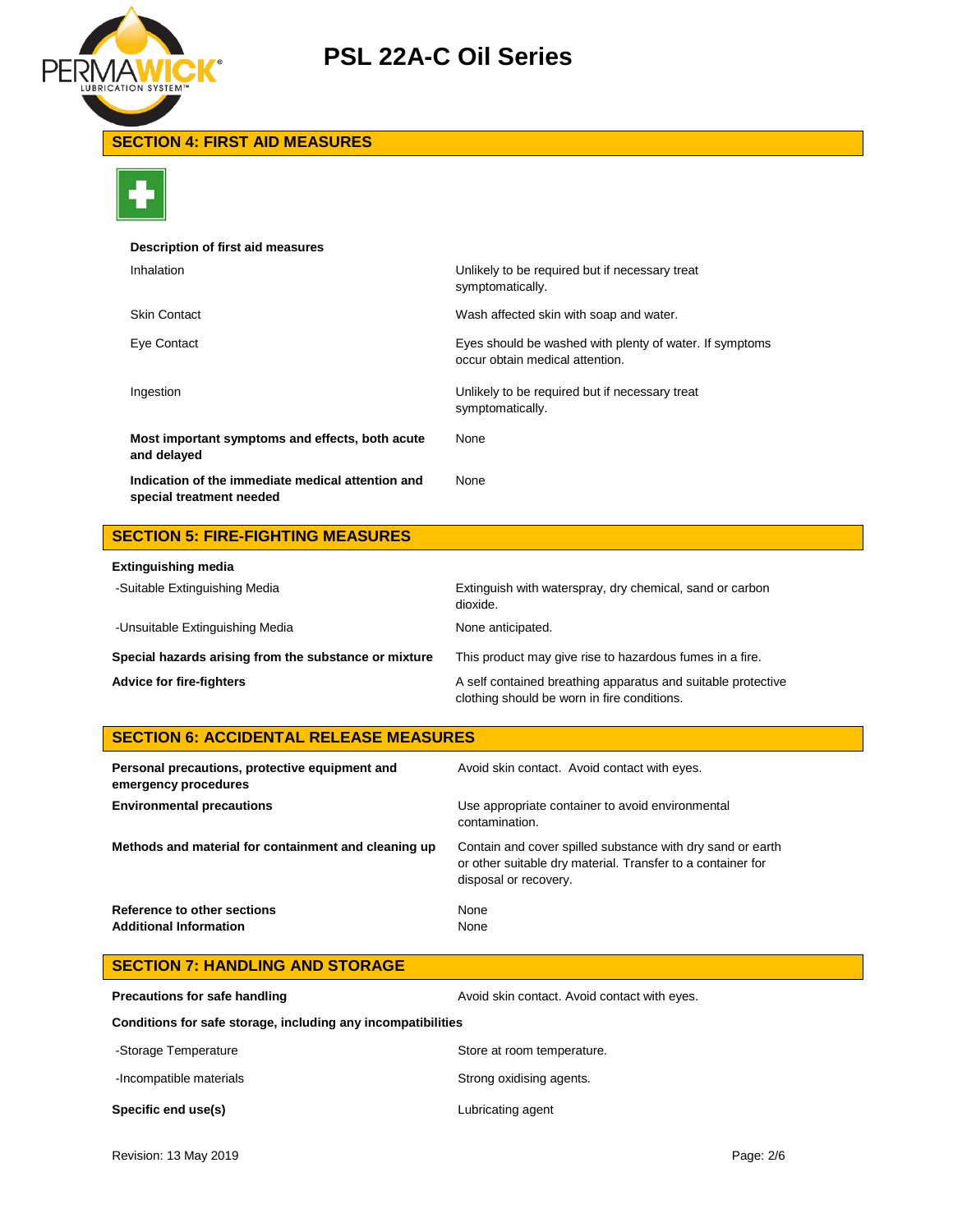

# **SECTION 8: EXPOSURE CONTROLS/PERSONAL PROTECTION**

**Control parameters**

### **Occupational Exposure Limits**

|                                          |         |            | LTEL (8 hr TWA ppm)    | STEL (ppm)                  |                                                                                                                                                                                                          |       |
|------------------------------------------|---------|------------|------------------------|-----------------------------|----------------------------------------------------------------------------------------------------------------------------------------------------------------------------------------------------------|-------|
| SUBSTANCE.                               | CAS No. | PEL (OSHA) | <b>TLV (ACGIH)</b>     | PEL (OSHA)                  | <b>TLV (ACGIH)</b>                                                                                                                                                                                       | Note: |
| None                                     | ----    | ----       | ----                   | ----                        | ----                                                                                                                                                                                                     |       |
| Recommended monitoring method            |         |            | None                   |                             |                                                                                                                                                                                                          |       |
| <b>Exposure controls</b>                 |         |            |                        |                             |                                                                                                                                                                                                          |       |
| Appropriate engineering controls         |         |            | Not normally required. |                             |                                                                                                                                                                                                          |       |
| <b>Personal protection equipment</b>     |         |            |                        |                             |                                                                                                                                                                                                          |       |
| Eye/face protection                      |         |            | Safety spectacles.     |                             |                                                                                                                                                                                                          |       |
|                                          |         |            |                        |                             |                                                                                                                                                                                                          |       |
| Skin protection (Hand protection/ Other) |         |            | Not normally required. |                             |                                                                                                                                                                                                          |       |
|                                          |         |            |                        |                             |                                                                                                                                                                                                          |       |
| Respiratory protection                   |         |            | Not normally required. |                             |                                                                                                                                                                                                          |       |
|                                          |         |            |                        |                             |                                                                                                                                                                                                          |       |
| Thermal hazards                          |         |            |                        | Not normally required.      |                                                                                                                                                                                                          |       |
| <b>Environmental Exposure Controls</b>   |         |            |                        | local authority for advice. | Use appropriate container to avoid environmental contamination.<br>Disposal should be in accordance with local, state or national<br>legislation. Consult an accredited waste disposal contractor or the |       |

## **SECTION 9: PHYSICAL AND CHEMICAL PROPERTIES**

### **Information on basic physical and chemical properties**

| Appearance                               | Viscous liquid.   |
|------------------------------------------|-------------------|
| Colour                                   | Amber, Clear.     |
| Odour                                    | Faint Ester-like. |
| Odour Threshold (ppm)                    | Not available     |
| pH (Value)                               | Not available     |
| Melting Point (°C) / Freezing Point (°C) | Not available     |
| Boiling point/boiling range (°C):        | Not determined.   |
| Flash Point (°C)                         | 172 [Open cup]    |
| Evaporation rate                         | Not applicable    |
| Flammability (solid, gas)                | Not applicable    |
| Explosive limit ranges                   | Not applicable    |
| Vapour Pressure (Pascal)                 | < 1               |
| Vapour Density (Air=1)                   | >1                |
| Density (q/ml)                           | 0.867             |
|                                          |                   |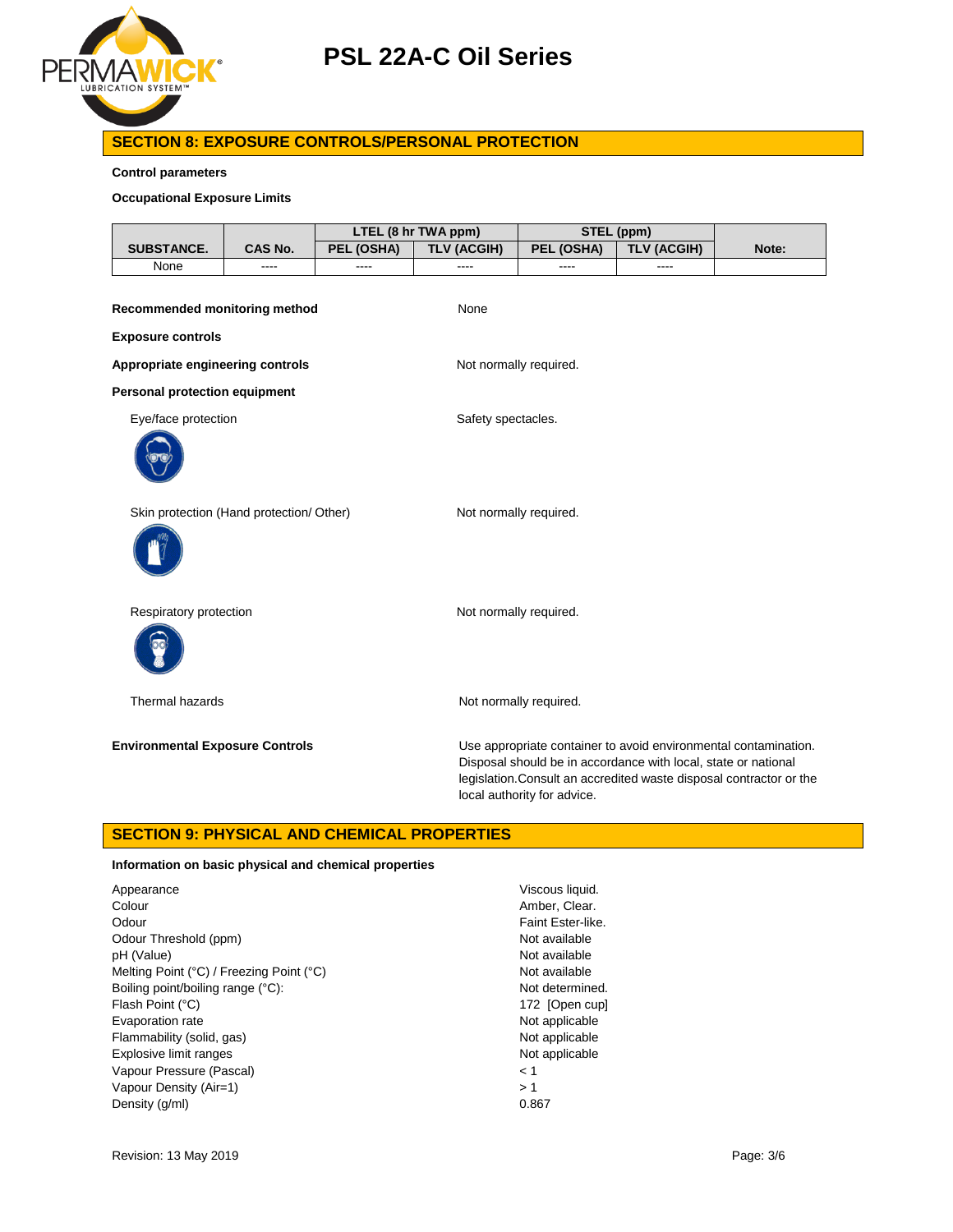

Solubility (Water) **Insoluble.** Insoluble. Solubility (Other) Not available Partition Coefficient (n-Octanol/water) Not available Auto Ignition Temperature (°C) <br>
>282 Decomposition Temperature (°C) Not available Kinematic Viscosity (cSt) @ 40°C 1.7 (Listed in: Product specification) Explosive properties **Not explosive.** Not explosive. Oxidising properties Not oxidising.

**Other information** Not available

# **SECTION 10: STABILITY AND REACTIVITY**

**Reactivity Reactivity Stable under normal conditions. Chemical stability** Stable. **Possibility of hazardous reactions** None anticipated. **Conditions to avoid Incompatible materials Hazardous Decomposition Product(s)** Carbon monoxide, Carbon dioxide

None **Oxidizers** 

### **SECTION 11: TOXICOLOGICAL INFORMATION**

#### **Information on toxicological effects**

Benzenamine, N-phenyl-, reaction products with 2,4,4-trimethylpentene (CAS No. 68411-46-1)

**Acute toxicity** -Inhalation No data

**Repeated dose toxicity** No data **Mutagenicity** Negative **Carcinogencity** No data

-Ingestion LD50 > 5000 mg/kg (rat) -Dermal LD50 > 2000 mg/kg (rat) -Irritation Slightly irritant (Skin). Non-irritant to rabbit eyes.

**Sensitisation It is not a skin sensitiser.** 

**Toxicity for reproduction**  $NOAEL = 125 \text{ mg/kg (P/F1) (rat)}$ 

**Other information IARC, NTP, OSHA, ACGIH do not list this product or IARC**, NTP, OSHA, ACGIH do not list this product or any components thereof as known or suspected carcinogen.

#### tris(methylphenyl) phosphate (CAS No. 1330-78-5)

**Acute toxicity** -Ingestion LD50 > 20,000 mg/kg (rat) -Dermal LD50 3.7 g/kg (rabbit) **Sensitisation It is not a skin sensitiser. Mutagenicity** Negative **Carcinogencity** No data **Toxicity for reproduction Positive** Positive

-Inhalation LC50 > 11.1 mg/l (rat) (1 hour(s)) **-Irritation Slightly irritant (Skin). Non-irritant to rabbit eyes. Repeated dose toxicity Call: NOAEL = 1000 mg/kg (rat) Developmental Toxicity COAEL = 20 mg/kg (Developmental)** NOEL = 20 mg/kg (Maternal)

#### **Other information** None known

## **SECTION 12: ECOLOGICAL INFORMATION**

#### **Toxicity**

Benzenamine, N-phenyl-, reaction products with 2,4,4-trimethylpentene (CAS No. 68411-46-1)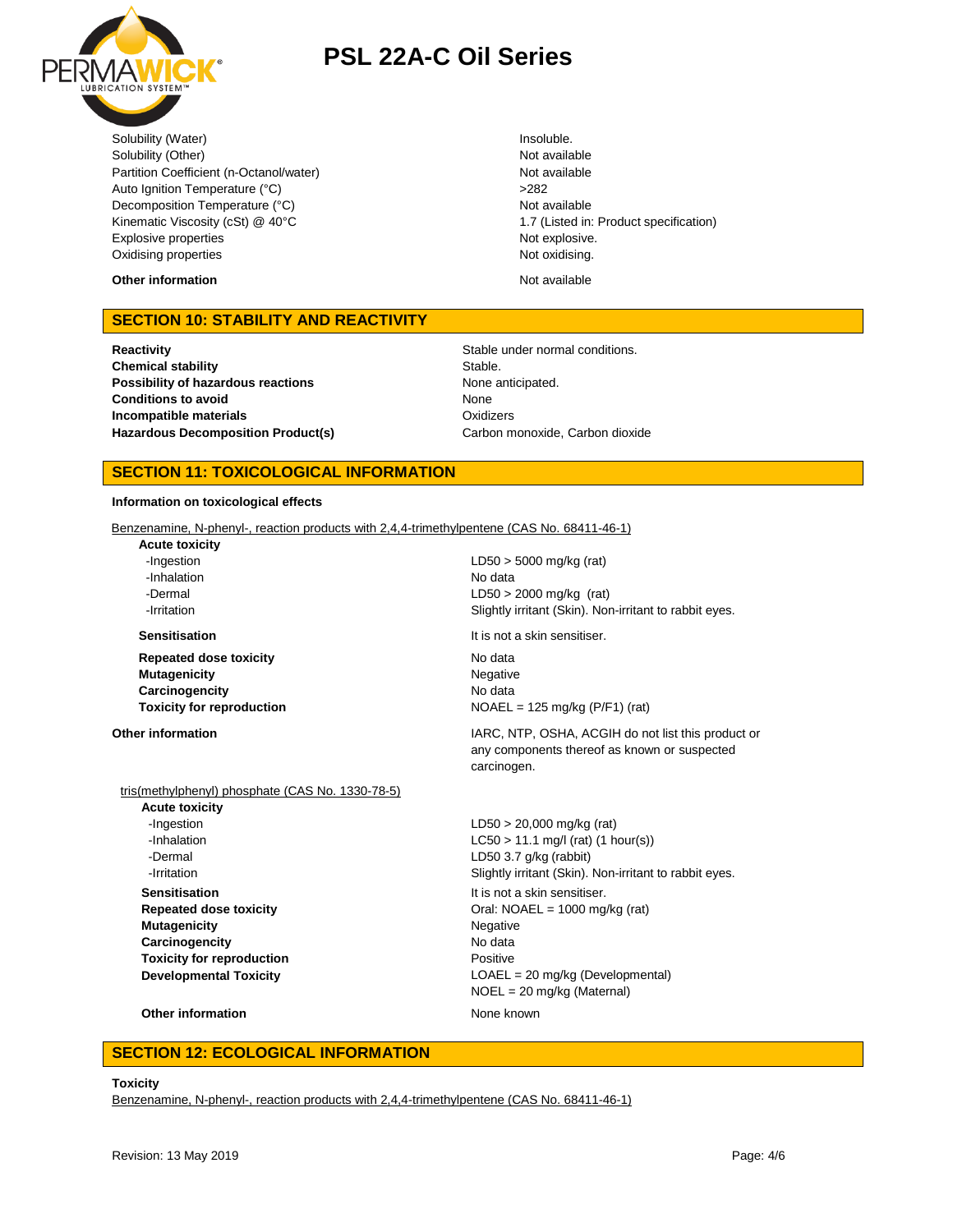

Aquatic invertebrates: EC50 >100 mg/l (48 hour) / (24 hour(s)) (*D. magna*) Algae EC50 > 100 mg/l (72 hour) *(D. subspicatus) (Growth rate) and (Biomass)* **Long Term** No data tris(methylphenyl) phosphate (CAS No. 1330-78-5) **Acute toxicity** Fish LC50 = 0.06 mg/l (96 hour) (*Rainbow trout*) Fish LC50 = 44.8 mg/l (96 hour) (*Fathead minnow*) Aquatic invertebrates: EC50 = 146 µg/l (48 hour) (*D. magna*) Algae EL50 > 2500 µg/l (72 hour) / (96 hour) (*S. capricornutum)* **Long Term Fish Sublethal Effects = 0.9 mg/l (4 week(s)) (O. mykiss) Fish Sublethal Effects = 0.9 mg/l (4 week(s)) (O. mykiss)** Aquatic invertebrates: NOEC = 0.011 – 0.019 mg/l (Survival) (*G. pseudolimnaeus*) **Persistence and degradability** Not available **Bioaccumulative potential Not available** Not available **Mobility in soil**<br> **Results of PBT and vPvB assessment**<br> **Results of PBT and vPvB assessment**<br>
Not classified as PBT or vPvB. **Results of PBT and vPvB assessment Other adverse effects** None known. **SECTION 13: DISPOSAL CONSIDERATIONS Waste treatment methods** Disposal should be in accordance with local, state or national legislation.Consult an accredited waste disposal contractor or the local authority for advice. Additional Information **None known**. **SECTION 14: TRANSPORT INFORMATION DOT (DEPARTMENT OF TRANSPORTATION)** Not classified as dangerous for transport. UN number Proper Shipping Name Transport hazard class(es) Packing Group Marine Pollutant Special precautions for user UN number **Land transport (ADR/RID)** UN number **Not classified as dangerous for transport.** Proper Shipping Name Transport hazard class(es) Packing Group Marine Pollutant Special precautions for user **Sea transport (IMDG)** Not classified as dangerous for transport. UN number Proper Shipping Name Transport hazard class(es)

Packing Group Environmental hazards Special precautions for user